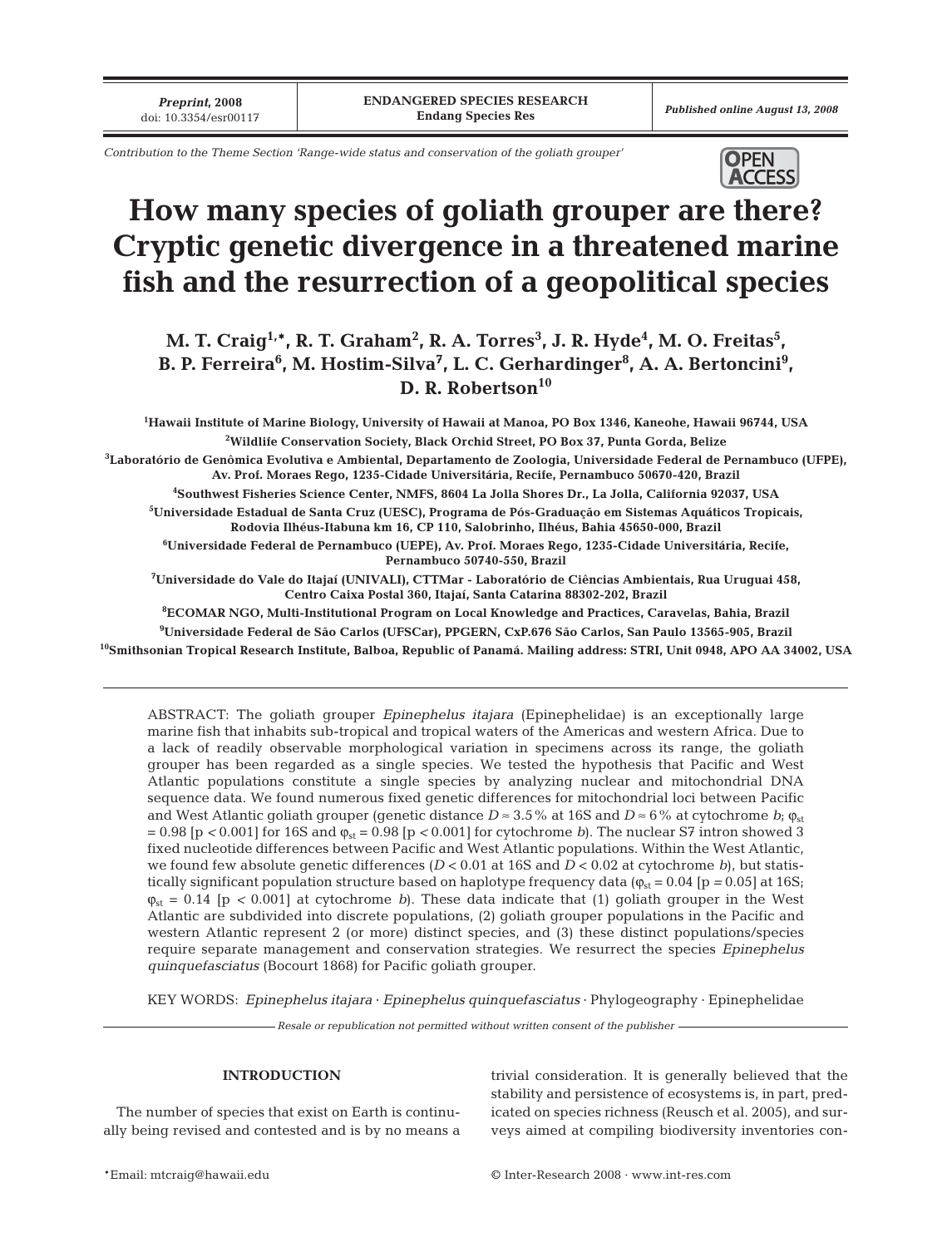tinue to be at the forefront of conservation efforts. Surprisingly, this basic information is lacking in many areas, despite its obvious importance for conservation measures.

In the marine environment, biodiversity inventories often reflect the fact that marine species tend to be more broadly distributed than their terrestrial counterparts, with some organisms ranging more than 10 000 km (Jablonski & Lutz 1983). With the now widespread use of molecular genetic techniques, it has become clear that cryptic genetic diversity may confound estimates of both species ranges and biodiversity (reviewed in Bickford et al. 2006). Species once thought to be distributed over immense oceanic expanses are now known to be comprised of discreet lineages that may or may not occur in sympatry (reviewed in Rocha et al. 2007). Although this phenomenon was thought to occur most commonly in small or difficult-to-study organisms, recent evidence shows that these cryptic genetic lineages also occur amongst Earth's largest and most well-studied marine animals (e.g. Bass et al. 2005, Quattro et al. 2006, Vianna et al. 2006). In addition, these genetic studies often elucidate genetic patterns that reflect demographic connectivity, a critical aspect of population biology that is often unknown but imperative for effective conservation strategies.

The goliath grouper *Epinephelus itajara* (Epinephelidae) is one of the largest reef fishes on the planet, reaching over 2 m in length and nearly 450 kg in weight (Sadovy & Eklund 1999). Although removed from the US NOAA Species of Concern list in 2006, goliath grouper are still regulated as a 'no take' species in the US. This high level of protection for the species has triggered an increase in juvenile goliath grouper in the southeastern US. However, goliath grouper populations are scarce throughout a majority of their range, and because of their shrinking numbers overall and the increasing threats they face, goliath grouper have been placed on the IUCN Redlist in the category 'Critically Endangered'. Placement of species in this category is reserved for the most threatened and impacted species on the planet, indicating an urgent need to increase our conservation efforts for this species.

Goliath grouper have a relatively large range for a marine fish, occurring in sub-tropical and tropical waters of the Pacific and Atlantic coasts of the Americas and West Africa (Heemstra & Randall 1993). No morphological differences have been identified to date between these widely distributed populations, even between those that are separated by the most wellstudied and impassible biogeographic barrier, the Isthmus of Panama (Smith 1971, Heemstra & Randall 1993, M. T. Craig unpubl. data). As a consequence, goliath grouper continues to be recognized as a single species across its range.

In an attempt to resolve the specific status of goliath grouper populations, we sampled goliath grouper from throughout its amphi-American range to test the hypothesis that these geographically disjunct populations are a single species using both nuclear and mitochondrial DNA sequences. We show that contrary to accepted taxonomy, amphi-American populations of goliath grouper are separated by a high degree of fixed genetic divergence that is on par with other morphologically identifiable species. Our data indicate that, despite the absence of a set of diagnosable morphological differences, the goliath grouper population in the eastern Pacific is best regarded as a separate and distinct species.

### **MATERIALS AND METHODS**

Tissue samples of *Epinephelus itajara* were collected from 4 localities: Panama City, Panama (Pacific), Punta Gorda, Belize (Caribbean), Goodland, Florida, USA (Caribbean), and Caravelas, northeastern Brazil (West Atlantic). Three whole specimens from Panama were deposited as voucher specimens at the Scripps Institution of Oceanography Marine Vertebrates Collection (SIO 00-185). Several attempts were made to obtain specimens from West Africa, part of the historical range of *E. itajara*. None, however, were obtained, and an informal survey of fisherman from Mauritania, Senegal, Gambia, Guinea Bissau, Republic of Guinea and Sierra Leone revealed that few, if any, goliath grouper have been landed in those areas for some time (~10 yr), indicating that it may be locally extinct in this part of its range (B. Seret & J.-D. Durand pers. comm.). Tissues were taken from specimens captured by commercial and recreational fishermen at the collecting locality. Tissue samples were preserved in 95% ethanol or sarcosyl-Urea and stored at ambient temperature in the laboratory. Total genomic DNA was isolated with the DNEasy isolation kit (Qiagen) following manufacturer's protocols. Extracted DNA was frozen in TE buffer and archived at –20°C. Polymerase chain reaction (PCR) was used to amplify an approximately 770 base pair (bp) fragment of the mitochondrial cytochrome *b* (*cyt b*) gene and an approximately 590 bp fragment of the 16S rRNA gene. In order to evaluate the utility of nuclear loci, a subset of samples was screened at the nuclear S7 intron. Sample sizes for each gene and each population are listed in Table 1. For *cyt b*, initial amplification was carried out using universal primers designed by Song et al. (1998) and Taberlet et al. (1992). Only weak amplifications were attained, and species-specific primers were designed by eye to enhance amplification and sequencing. Primers used for all genes are listed in Table 2. PCR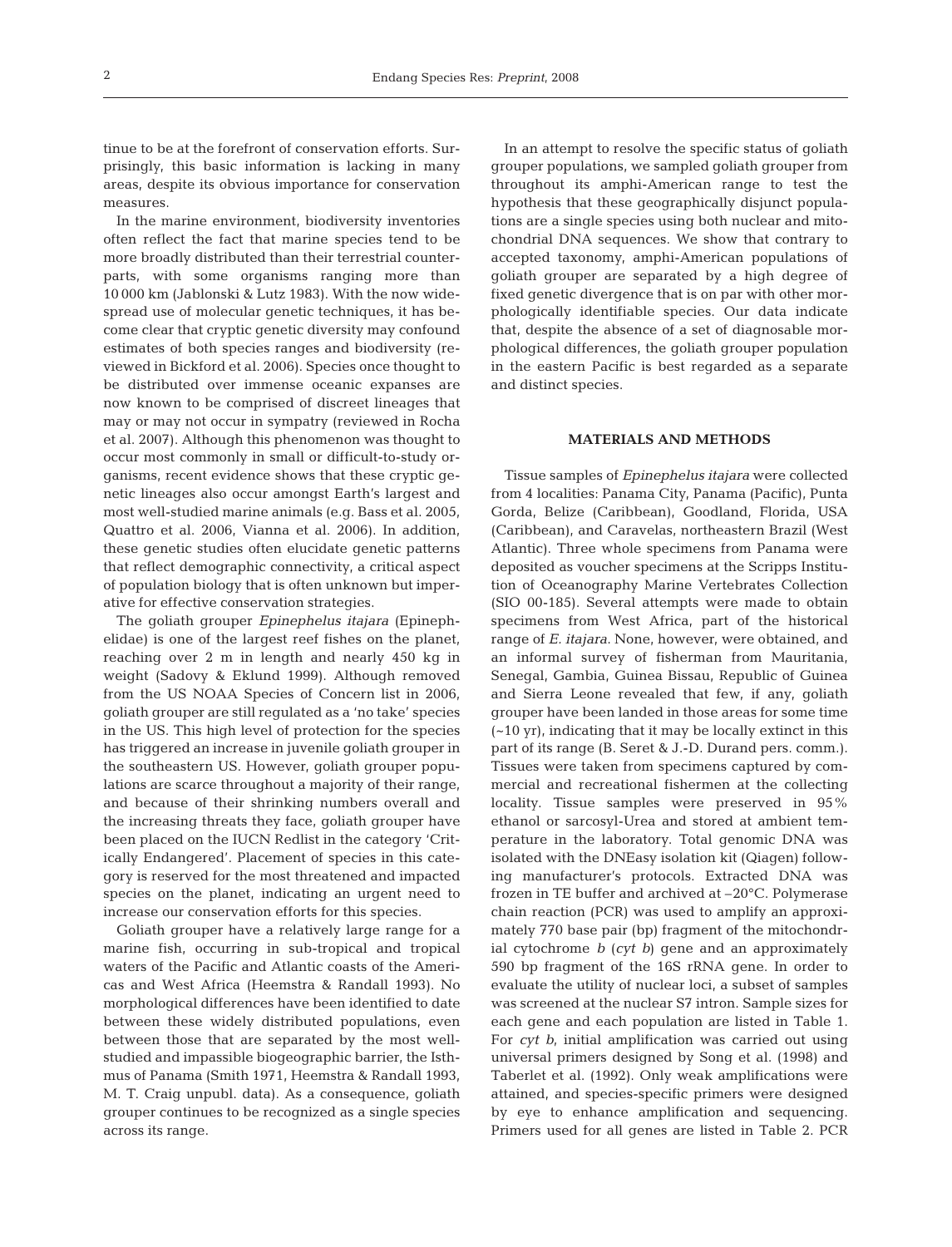| N<br>Gene/Site |                | No. of<br>haplotypes | No. of unique<br>haplotypes | Haplotype<br>diversity | Nucleotide<br>diversity |  |
|----------------|----------------|----------------------|-----------------------------|------------------------|-------------------------|--|
| <b>16S</b>     |                |                      |                             |                        |                         |  |
| Panama         | 25             | 3                    | 3                           | 0.156                  | 0.0005                  |  |
| Belize         | 24             | $\overline{2}$       | $\Omega$                    | 0.083                  | 0.0001                  |  |
| Brazil         | 20             | 1                    | $\Omega$                    | 0.000                  | 0.0000                  |  |
| Florida        | 30             | $\overline{4}$       | $\overline{2}$              | 0.303                  | 0.0006                  |  |
| $\int$ cyt b   |                |                      |                             |                        |                         |  |
| Panama         | 17             | 5                    | 5                           | 0.684                  | 0.0013                  |  |
| Belize         | 23             | 4                    | 3                           | 0.525                  | 0.0007                  |  |
| Brazil         | 18             | 5                    | 4                           | 0.601                  | 0.0011                  |  |
| Florida        | 17             | 3                    | $\overline{2}$              | 0.324                  | 0.0004                  |  |
| <b>S7</b>      |                |                      |                             |                        |                         |  |
| Panama         | 4              | 1                    | 1                           | 0.000                  | 0.0000                  |  |
| Belize         | 4              | 1                    | $\Omega$                    | 0.000                  | 0.0000                  |  |
| Brazil         | 5              |                      | $\Omega$                    | 0.000                  | 0.0000                  |  |
| Florida        | $\overline{4}$ | 1                    | $\Omega$                    | 0.000                  | 0.0000                  |  |
|                |                |                      |                             |                        |                         |  |

Table 1. *Epinephelus itajara.* Locations, sample sizes, and genetic diversity indices. *cyt b*: cytochrome *b*

reaction mixes were prepared using BioMix Red (Bioline) following the manufacturer's instructions with the addition of 1 µM of each primer for *cyt b* and 10 µM for 16S and S7, and 10 to 100 ng DNA template. The samples from Florida did not consistently amplify under the above conditions. Thus, 10 µl reactions were prepared as follows: 67 mM Tris-HCl pH 8.8, 16.6 mM (NH<sub>4</sub>)<sub>2</sub>SO<sub>4</sub>, 10 mM β-mercaptoethanol, 2 mM MqCl<sub>2</sub>, 800 µM dNTPs, 0.5 µM each primer, 0.5 mg ml<sup>-1</sup> BSA, 0.5 units Taq DNA polymerase (New England Biolabs) and 0.5 µl of stock DNA.

For the Panama, Belize, and Brazil samples, PCR reactions were carried out using an initial denaturing step at 94°C for 2 min, followed by 35 cycles of amplification (30 s of denaturation at 94°C, 30 s of annealing at 48 to 50°C, and 45 s of extension at 72°C). For the Florida samples the following conditions were used: 92°C for 2 min, followed by 45 cycles of 92°C for 20 s, 52°C for 90 s, 72°C for 90 s, and a final extension at 72°C for 3 min. Excess oligonucleotide primers and dNTPs were removed by incubation with Exonuclease I and calf intestine alkaline phosphatase (ExoCIAP). Direct sequencing reactions with fluorescently labeled dideoxy terminators were performed according to the manufacturer's recommendations and analyzed with an ABI 3100 automated sequencer (Applied Biosystems) at the Hawaii Institute of Marine Biology Sequencing Core Facility. Unique haplotypes and intronsequences were deposited in GenBank (16S: EU445272–EU445279; *cyt b*: EU445280–EU445291, EU823101– EU823103; S7: EU494944–EU494945).

Sequences for each gene were aligned using ClustalX (Thompson et al. 1997) and checked by eye. Phylogenetic hypotheses (trees) were constructed using PAUP\*4.0b10 under distance, parsimony, and maximum likelihood optimality criteria. For all optimality criteria, default settings in PAUP were used. In the case of the

maximum likelihood analysis, this corresponded to the HKY85 model of nucleotide substitution. In all cases, trees were rooted with *Epinephelus fuscoguttatus*. Branch support was assessed using bootstrap with 1000 replications. Sequences for outgroups were taken from GenBank for the species *E. fuscoguttatus* (AY947561.1) and *E. lanceolatus* (AY947588.1) for the 16S gene, and *E. lanceolatus* for *cyt b* (DQ486927, DG486928, DQ372727). *E. lanceolatus* has been confirmed as the sister species to *E. itajara* by previous molecular and morphological analysis (Smith 1971, Craig & Hastings 2007).

Population structure was assessed for both mitochondrial genes using Analysis of Molecular Variance (AMOVA) as implemented in the software package Arlequin (v.3.11; Excoffier et al. 2005). We first evaluated population structure using all sample locations, and then excluded those from Panama to assess population structure among Atlantic localities. Default settings in Arlequin were used for all AMOVA, with the exception that the Kimura 2 parameter model of nucleotide substitution was used in distance calculations.

Table 2. Sequencing and PCR primers used for mitochondrial and nucleardata analysis

| Primer<br>Gene |                 | Sequence                      | Source               |  |  |
|----------------|-----------------|-------------------------------|----------------------|--|--|
| ItaCBF         | $\,$ c $Vt$ $b$ | 5'-CTACAAAAACCCTATCAATGACC-3' | Present study        |  |  |
| ItaCBR         | $\,$ c $Vt$ $b$ | 5'-GGTGAAGTTGTCTGGGTC-3'      | Present study        |  |  |
| 16Sarl         | 16S rRNA        | 5'-CGCCTGTTTATCAAAAACAT-3'    | Palumbi (1996)       |  |  |
| 16SbrH         | 16S rRNA        | 5'-CCGGTCTGAACTCAGATCACGT-3'  | Palumbi (1996)       |  |  |
| S7RPFX1F       | S7 intron       | 5'-TGGCCTCTTCCTTGGCCGTC-3'    | Chow & Hazama (1998) |  |  |
| S7RPEX2R       | S7 intron       | 5'-AGCGCCAAAATAGTGAAGCC-3'    | Chow & Hazama (1998) |  |  |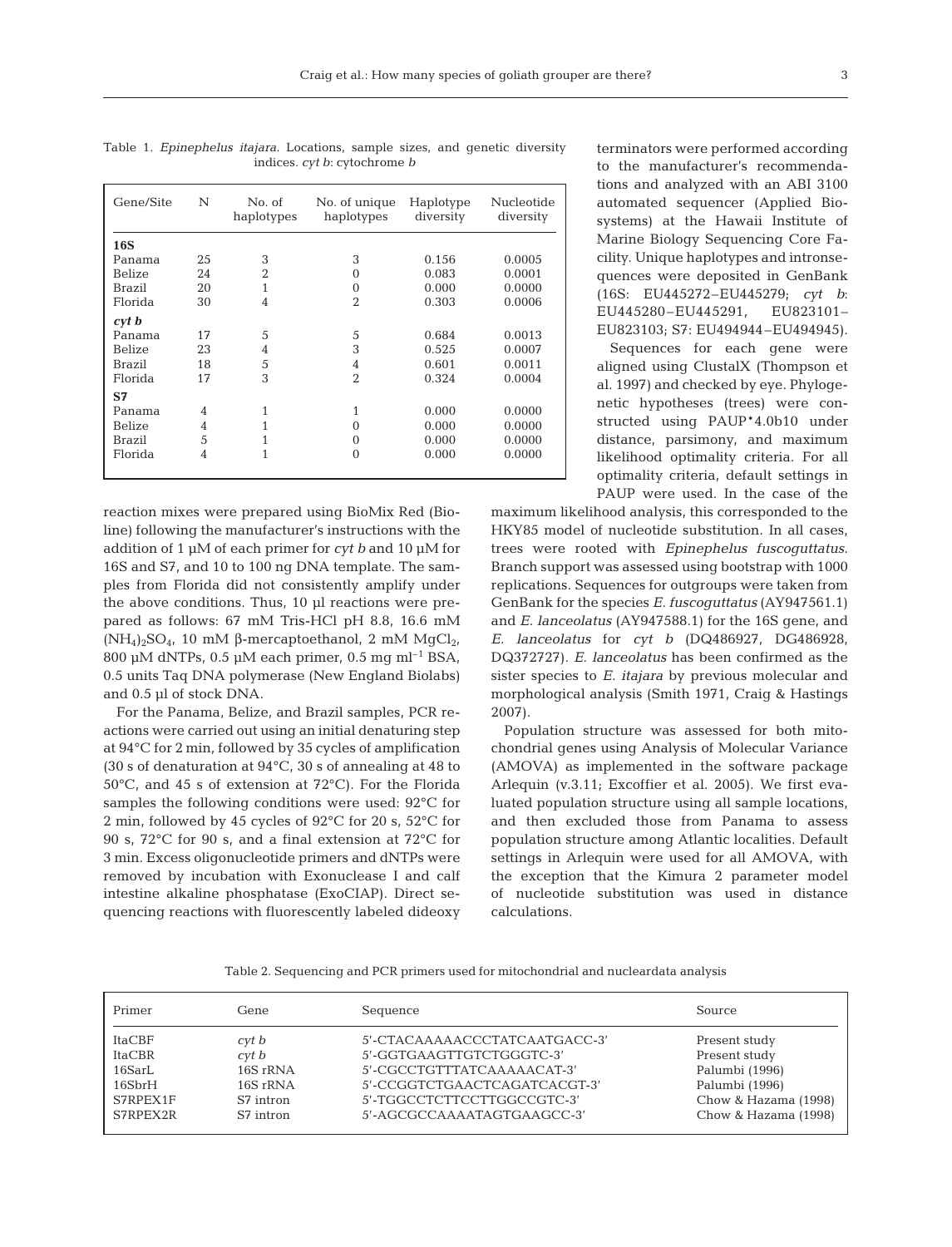BRA2 BRA<sub>1</sub> BRA3 BRA4 BRA<sub>5</sub> BRA6 BRA7 BRA8 BRA9<br>BRA10 BRA10 BRA11 BRA12 BRA13 BRA14 BRA16 BRA17 BRA19 BRA20 FLA436 FLA469 FLA472 FLA480 FLA491 PG21 PG1 PG9 PG3 PG2 PG7 PG6 PG5 PG4 PG10 FLA481 FLA465 FLA445 FLA439 FLA438 BRA18 BRA15 FLA461 PG23 PG22 PG8 PG24 FLA462 FLA463 FLA464 FLA466 FLA467 FLA470 FLA471 FLA473 FLA474 FLA475 FLA476 FLA479 FLA482 FLA483 PG11 PG12

PG13 PG14 PG15 PG16 PG17 PG19 PG18

100

PG20 FLA437 FLA457 FLA468 **FLA478** 

FLA477

PAN MTC6

## **RESULTS**

Overall, we resolved 745 bp of the *cyt b* gene from 71 ind., 590 bp of the 16S rDNA gene from 99 ind., and 651 bp of the nuclear S7 intron from 13 ind. of goliath grouper. We found 15 haplotypes for *cyt b*, 8 haplotypes for 16S, and 2 alleles for S7. No haplotypes or alleles were shared between the Pacific Ocean (Panama) and Atlantic for any gene, and no indels were observed in any alignment. Within the West Atlantic, however, a single common haplotype was shared between Belize, Brazil and Florida for both *cyt b* and 16S.

We found few absolute genetic differences (% sequence divergence) between Atlantic sampling localities. However, we found several differences between Pacific and Atlantic populations. For the mitochondrial 16S gene there were 20 fixed nucleotide differences between Pacific and western Atlantic samples, while for *cyt b* there were 41, and 3 for the S7 intron. These putatively conspecific trans-isthmian populations represented reciprocally monophyletic clades with 100% bootstrap support when analyzed using distance, parsimony, and maximum likelihood tree-building algorithms (Fig. 1), and were separated by 3.36 to 3.69% divergence at the 16S locus and 6.05 to 6.46% divergence at *cyt b*. Descriptive genetic statistics for each gene at each site are shown in Table 1.

Despite minimal genetic difference, AMOVA analyses indicated statistically significant genetic structure within the Atlantic. At *cyt b* all sampling sites shared the most common haplotype; however, each site had 2 or more haplotypes that were restricted to

Fig. 1. *Epinephelus* spp. Phylogenetic tree based on the mitochondrial 16S rRNA gene. With the exception of tips, identical topology was obtained for cytochrome *b* data. Tree is rooted with *E. fuscogutattus* (removed for clarity). Numbers above nodes are bootstrap supports  $(N = 1000$  reps). Locality abbreviations are: BRA = Caravelas, Brazil; FLA = Florida, USA; PG = Punta Gorda; Belize; PAN = Panama City, Panama. Sub.: substitutions

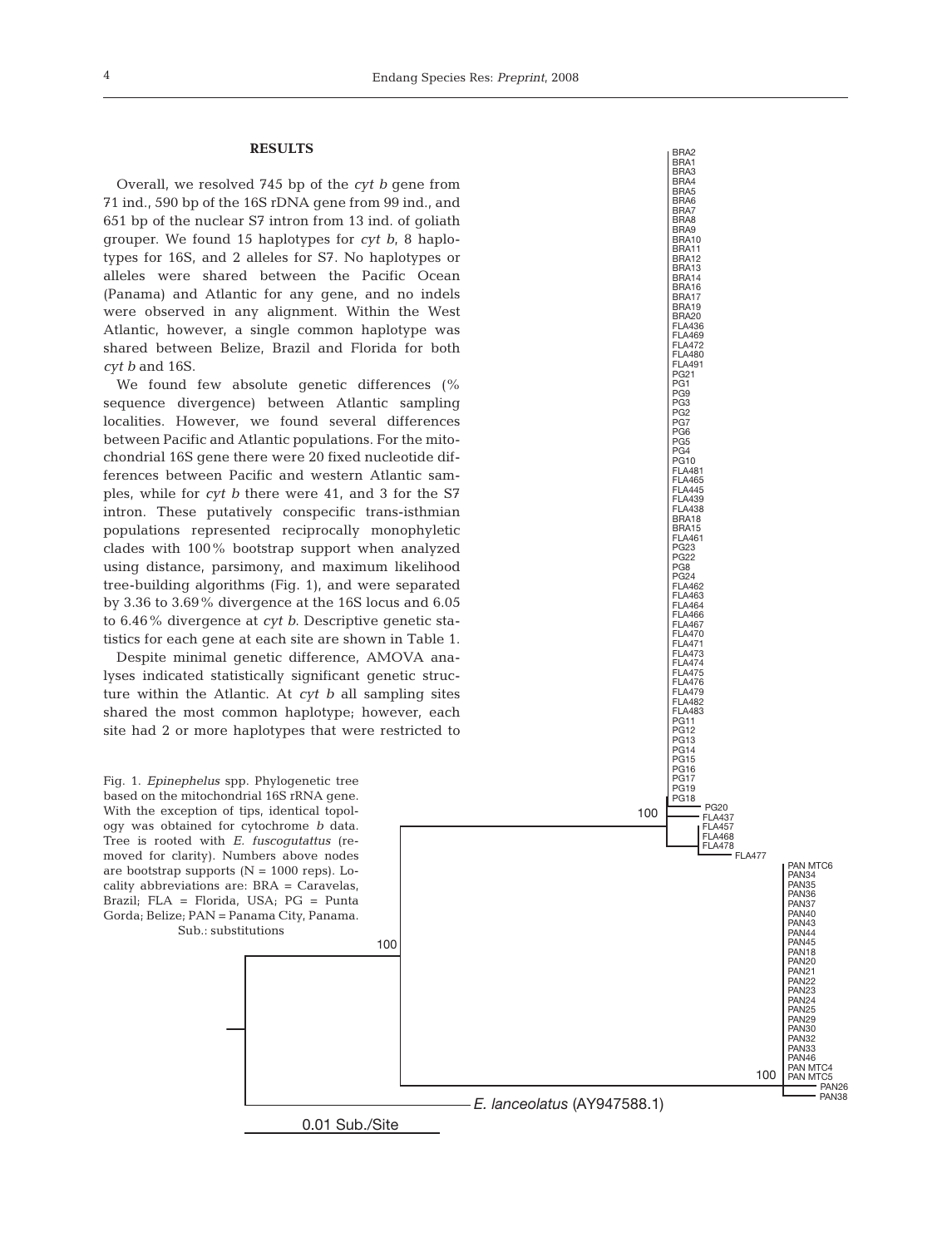a particular locality (private haplotypes) and occurred in relatively high frequency (11 to 26% of the sample size). Among these populations at  $cyt b \varphi_{st} =$ 0.14 (p < 0.001) and at 16S  $\varphi_{st} = 0.04$  (p = 0.05). When the Panama location was included, genetic structure was nearly fixed with  $\varphi_{st} = 0.97$  (p < 0.001) for *cyt b* and  $φ_{st} = 0.98$  ( $p < 0.001$ ) for 16S. All pairwise comparisons of  $\varphi_{st}$  were statistically significant (Table 3).

## **DISCUSSION**

Uncovering hidden genetic partitions among organisms is one of the most important contributions that phylogeograhic and population genetic studies can provide for conservation efforts. Failure to recognize these cryptic partitions, which often reflect reduced demographic connectivity, can impact the way in which populations are managed (Rocha et al. 2007). In the marine environment, unforeseen genetic structure has been elucidated across enumerable taxa from rockfishes (Hyde et al. 2008) to copepods (Goetz 2003) to bryozoans (Davidson & Haygood 1999). Our results add another layer to this complexity by adding an exceptionally large and well-studied marine fish to the list of genetically partitioned species.

#### **Atlantic population structure**

Unexpectedly, we found statistically significant population structuring within the western Atlantic. Our results demonstrate that, while goliath grouper share a large fraction of the total genetic diversity, there are unique haplotypes that are distributed more disproportionately than expected by chance. This pattern is clear for both the *cyt b* data ( $\varphi_{st} = 0.14$ ,  $p < 0.001$ ) and the more slowly evolving 16S locus ( $\varphi_{st} = 0.04$ ,  $p = 0.05$ ). These results corroborate earlier genetic comparisons of Brazilian and US goliath grouper that identified divergent genetic signatures of a limited number of samples (Vaz-Perreira et al. 2007).

Table 3. Pairwise population  $\varphi_{st}$  values (below diagonal) and corresponding p values (above diagonal). \*Significance at  $p = 0.05$ 

|                         | Panama | Brazil     | Belize                 | Florida                |
|-------------------------|--------|------------|------------------------|------------------------|
| Panama<br><b>Brazil</b> | 0.98   | $< 0.001*$ | $< 0.001*$<br>$0.001*$ | $< 0.001*$<br>$0.021*$ |
| <b>Belize</b>           | 0.98   | 0.16       |                        | $0.007*$               |
| Florida                 | 0.98   | 0.08       | 0.15                   |                        |

Belize and much of coastal Brazil are separated by a well-recognized biogeographic barrier to dispersal, the Amazon and Orinoco River outflows (sensu Briggs 1974 and discussed in Floeter et al. 2008). These freshwater systems essentially dilute typical saline conditions to the point where many marine taxa cannot survive. Goliath grouper, however, are known to recruit to brackish water conditions and spend several years in this habitat prior to an ontogenetic shift to reef habitat (Smith 1976, Frias-Torres 2006). Thus, we expected that goliath grouper should be able to tolerate conditions within the Amazon/Orinoco barrier and would be able to disperse across, if not live within, this barrier. Our results suggest that Brazilian and Caribbean goliath grouper populations are separate and distinct; however, the role of the Amazon/Orinoco outflow in shaping this structure is unclear given the biology of the species. No such barrier exists between Florida and Belize, however, and there is little to offer in terms of a physical explanation for the impaired gene flow shown by our data.

These results imply that goliath grouper should be managed as separate stocks throughout their Atlantic range. While the *cyt b* gene is often considered to evolve at a sub-optimal rate for assessing contemporary gene flow, our data show a pattern that is consistent with the hypothesis that goliath grouper populations are not demographically connected. This is particularly evidenced by the presence of private haplotypes that occur at relatively high frequencies (up to 26% of the sample size at each site). A similar indication of discrete populations has been indicated between Florida and Belize based on analysis of variable microsatellite loci (R. Chapman pers. comm.), and thus we feel that the mtDNA data provide a reliable and concordant estimate of this structure. These results highlight the need for a directed stock analysis of goliath grouper, and ongoing efforts to increase sample sizes and locations, as well as to include more variable markers, will further enhance our understanding of the genetic connectivity within this species.

#### **Divergence times and speciation**

The amphi-American distribution of goliath grouper, coupled with the noted absence of morphological differentiation, provides a remarkable system to investigate the tempo of speciation in marine fishes. The Isthmus of Panama has provided a wealth of information regarding speciation mechanisms in the sea, and its role in shaping the biogeography and genetic architecture among goliath grouper is readily apparent. Fossil records indicate the presence of the immediate ancestor of goliath grouper from the upper Miocene that are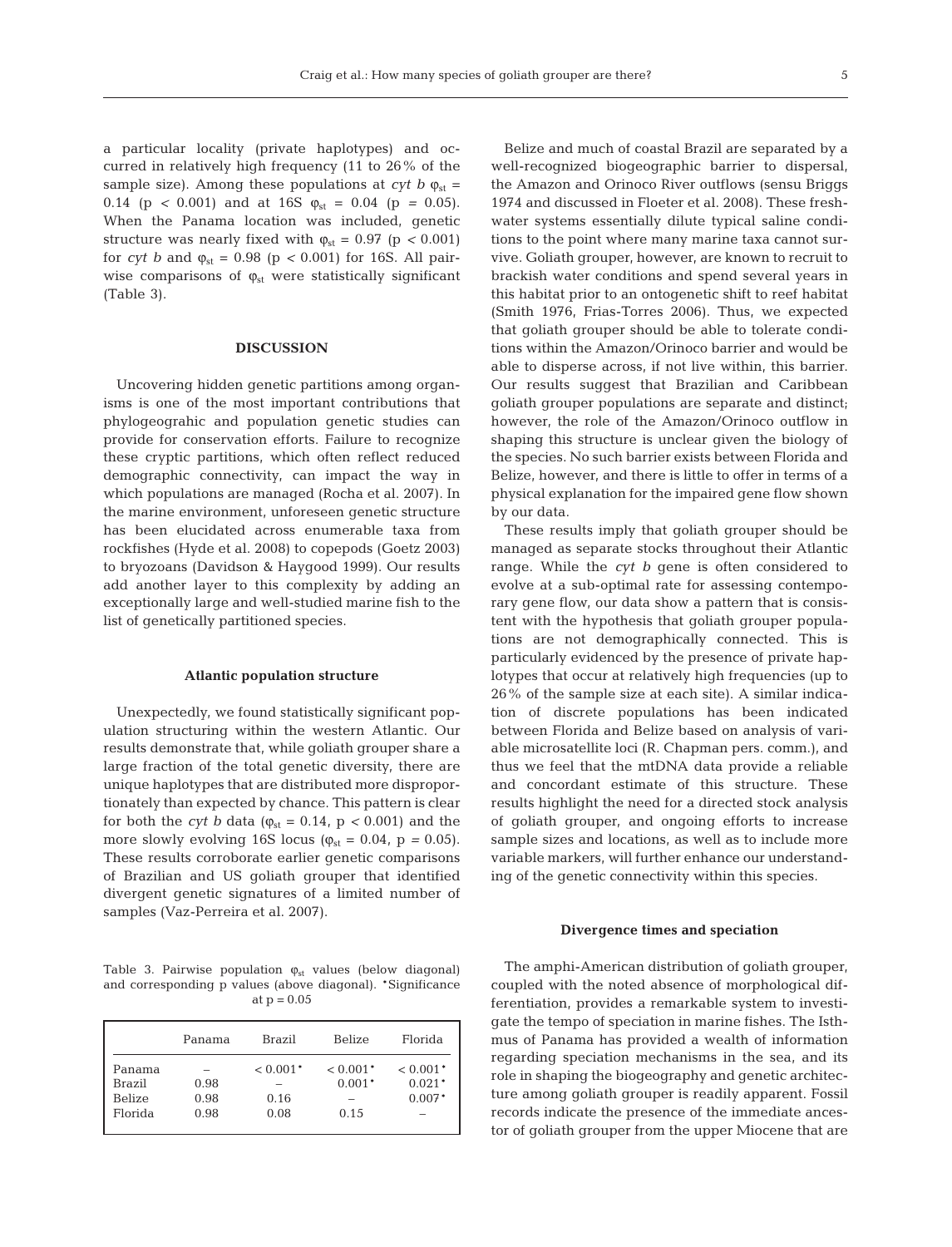virtually indistinguishable from extant species (Aguilera & Rodrigues de Aguilera 2004). Goliath grouper, with their predilection for estuarine habitats as juveniles, represent one of the last marine fishes that would be expected to diverge during the gradual closing of the Isthmus of Panama (final closure approximately 3.2 million years (Myr); Coates & Obando 1996). Using this date to calibrate a molecular clock results in a rate of 1.9–2.0% per Myr for *cyt b* (range  $D = 6.0-6.5$ %) uncorrected p) and 1.0–1.1% per Myr for 16S (range  $D = 3.4 - 3.7\%$  uncorrected p).

One potential cause for the lack of morphological difference between Pacific and Atlantic populations might be that they have not been separated for sufficient time in order for morphological evolution to occur. To address this, we compiled a list of epinephelid sister species for which genetic data are available and placed them in the context of geological time to establish when morphologically distinct species diverged (Table 4). Applying the molecular evolutionary rate above to the observed genetic difference between morphologically distinct epinephelid sister species confirms that transisthmian goliath grouper have had sufficient time for morphological divergence; the range of divergence estimates brackets that of goliath grouper. All sister species that were compared showed morphological differences ranging from subtle alterations of color pattern (e.g. *Cephalopholis colonus* and *C. furcifer*) to additional changes in fin-ray elements and other meristics (e.g. *C. panamensis* and *C. cruentata*).

# **How many species of goliath grouper are there?**

While the biological species concept (sensu Mayr 1963) remains as one of the most accepted set of criteria for defining a species relying on actual or potential interbreeding, taxonomists have historically relied on one of several versions of the phylogenetic species concept, relying upon a set of diagnosable morphological characters (reviewed in Wheeler & Meier 2000). These competing criteria have conspired to leave Pacific goliath grouper as an unrecognized, distinct species.

Trans-isthmian goliath grouper populations currently are reproductively isolated; the Isthmus of Panama physically prevents interbreeding. However, in the event of a sundering of this barrier, secondary contact between Pacific and Atlantic populations may prove that reproductive isolation has not occurred. (It should be noted that while some authors have suggested that goliath grouper may be able to traverse the Panama Canal [Heemstra & Randall 1993], our results do not support this; even though the canal has been open for a relatively short period of time, shared haplotypes would be expected if juveniles were traversing this freshwater system). Simultaneously, the absence of diagnosable morphology argues that these are truly populations of one species.

Prior to the present study, regarding goliath grouper populations as distinct species was not a favored strategy, as to do so would have relied on a species concept born out of convenience: the 'geopolitical species concept' (sensu Karl & Bowen 1999). Geopolitical species are defined as:

…groups of individuals [that are] confined to geographically or politically defined areas and [that] are accorded species status independent of morphological, genetic, and reproductive criteria. (Karl & Bowen 1999, p. 996)

However, in light of the present data, we now have a diagnosable set of nucleotide characters and an expectation of reproductive isolation that has been maintained for millions of years to continue for a considerably long future, both of which provide evidence that these populations are moving along independent evolutionary trajectories and should be recognized independently (sensu Ryder 1986, Moritz 1994, Eizirik

|  |  |  |  | Table 4. Genetic distances (uncorrected p) and estimated divergence times for sister species of grouper. Data from Craig et                |  |  |  |  |  |
|--|--|--|--|--------------------------------------------------------------------------------------------------------------------------------------------|--|--|--|--|--|
|  |  |  |  | al. (2004) and Craig & Hastings (2007). Atl: Atlantic; Pac: Pacific. Myr: million years; kyr: kilo year; $\rightarrow$ : no data available |  |  |  |  |  |

| Species pair                               | 16S                        |                     |                            | cyt b               |  |  |  |
|--------------------------------------------|----------------------------|---------------------|----------------------------|---------------------|--|--|--|
|                                            | $%$ sequence<br>divergence | Divergence<br>time  | $%$ sequence<br>divergence | Divergence<br>time  |  |  |  |
| Alphestes immaculatus/A. multiqutattus     | 3.0                        | $2.7$ Myr           | 6.9                        | $3.5\ \mathrm{Myr}$ |  |  |  |
| Cephalopholis cruentatus/C. panamensis     | 2.5                        | $2.2$ Myr           |                            |                     |  |  |  |
| Cephalopholis colonus/C. furcifur          | 2.2                        | $2.0\ \mathrm{Myr}$ |                            |                     |  |  |  |
| Dermatolepis inermis/D. striolata          | 1.2                        | $1.0\ \mathrm{Myr}$ | 7.4                        | $3.7 \mathrm{Myr}$  |  |  |  |
| Epinephelus clippertonensis/E. labriformis | 0.0                        | $<$ 10 kvr          | $0.0 - 0.5$                | $<$ 10 kyr          |  |  |  |
| Epinephelus itajara (Pac)/E. itajara (Atl) | 3.5                        | $2.9$ Myr           | 6.0                        | $3.0\ \mathrm{Myr}$ |  |  |  |
| Epinephelus lanceolatus/E. itajara (Pac)   | 3.9                        | $3.5\ \mathrm{Myr}$ | 11.0                       | $5.5$ Myr           |  |  |  |
| Epinephelus lanceolatus/E. itajara (Atl)   | 3.5                        | $2.9$ Myr           | 11.0                       | $5.5$ Myr           |  |  |  |
| Hyporthodus nigritus/H. exsul              | 3.5                        | $2.9\ \mathrm{Myr}$ |                            |                     |  |  |  |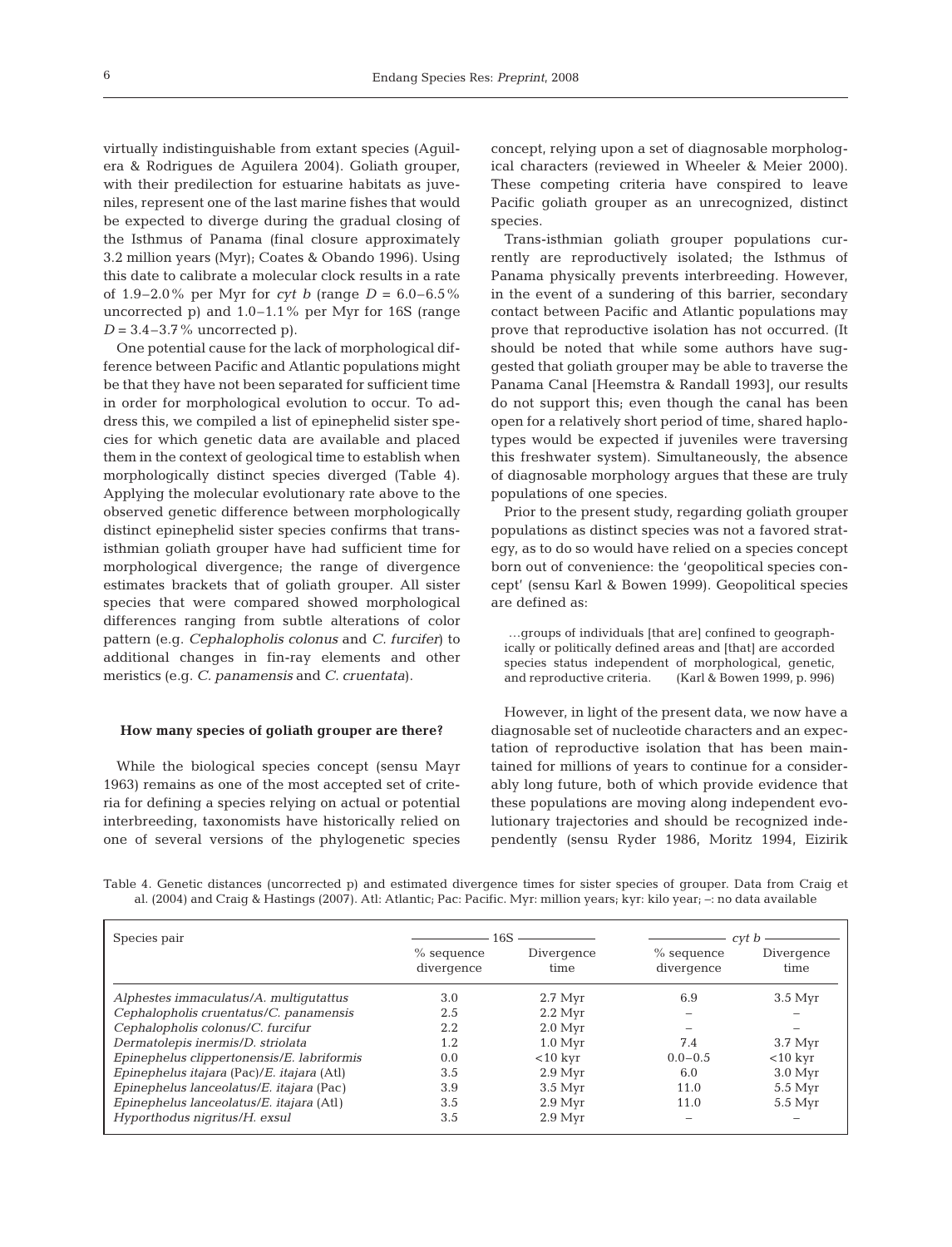1996). It is thus clear that Pacific and Atlantic goliath grouper represent 2 distinct species.

The resolution for the taxonomic status of goliath grouper species is relatively straightforward. The type locality for *Epinephelus itajara* (Lichtenstein 1822) is Brazil (holotype, as *Serranus itajara,* ZMB 238), and thus the Atlantic populations would retain this name with priority. The oldest available name for an eastern Pacific population is *E. quinquefasciatus* (Bocourt 1868) (type locality Pacific coast of Guatemala; holotype, as *S. quinquefasciatus,* MNHN 0000-5211). It is thus our recommendation, following the rules of the International Commission on Zoological Nomenclature (ICZN), that this name be applied to Pacific populations of goliath grouper. We suggest common names of Atlantic goliath grouper and Pacific goliath grouper, respectively.

# **Underestimating biodiversity**

The use of traditional species concepts in the documentation of Earth's biodiversity remains pervasive among common practices. For all practical purposes, the primary criterion for determining what is or is not a species is morphological distinctiveness. The lack of attention to the contribution that genetic diversity makes to overall biodiversity estimates has recently been highlighted as a potential pitfall of current methods (reviewed in Bickford et al. 2006). Our results echo earlier cautions that cryptic genetic lineages may confound our ability to adequately estimate biodiversity (e.g. Fukami et al. 2004) and also add another caution: large organisms cannot be ignored in this regard. Our data, along with other recent studies (e.g. Bass et al. 2005, Quattro et al. 2006, Vianna et al. 2006) clearly show that the phenomenon of hidden genetic divergence is not restricted to understudied or difficult-tostudy organisms, as has been the basis of conventional wisdom. In fact, goliath grouper are at the forefront of conservation efforts, as is evidenced by their presence as the focus of recent symposia, their listing by the IUCN as 'Critically Endangered,' their prior listing as a species of concern in US waters by US Fish and Wildlife Service, and a moratorium on their capture in both Brazil and the US.

## **CONCLUSIONS**

While the goliath grouper has been recognized as a single, broadly distributed species, our data clearly show that this is not the case. We have shown that there are at least 2 species of goliath grouper, one in the Pacific (now treated as *Epinephelus quinquefascia-* *tus* [Bocourt]) and one in the Atlantic (*E. itajara* [Lichtenstein]), and that there are discrete populations in the Atlantic. The taxonomic status of eastern Atlantic goliath grouper is unknown, but best treated as *E. itajara* until – or possibly if – more evidence is brought to light.

There is now the opportunity to evaluate each of these species independently in terms of its potential risk for extinction following IUCN criteria, as well as the opportunity to develop more realistic conservation measures for these important marine species. Given the noted decline in goliath grouper throughout its range (in particular the absence of the largest individuals once known to be common; L. McClenachan unpubl.), this is not a trivial task. The absence of goliath grouper from the West African fishery coupled with its uncertain taxonomic status may be a harbinger of extinction; just as David, we may have slain an oceanic Goliath.

*Acknowledgements.* This work was partially funded by Petrobras S/A (Programa Petrobras Ambiental) and Conservation International Brazil to Projeto Meros do Brasil (www.merosdobrasil.org), The Summit Foundation to the Belize goliath grouper project, and the National Science Foundation (grant nos. OCE-0454873 and EPS-0554657). M.T.C was supported by the HIMB-NWHI Coral Reef Research Partnership during the course of this research (NMSP MOA 2005-008/66882). We are grateful to B. Bowen, S. Karl and L. Rocha for thoughtful discussion and comments on earlier versions of this manuscript. We thank H. J. Walker and C. Klepadlo, SIO Marine Vertebrates Collection for curatorial assistance. This is SOEST contribution no. 7311 and HIMB contribution no. 1304.

#### LITERATURE CITED

- ► Aguilera O, Rodrigues de Aguilera D (2004) Goliath grouper (Pisces: Serranidae) from the upper Miocene Urumaco formation, Venezuela. J Paleontol 78:1202–1206
- ▶ Bass AL, Dewar H, Thys T, Streelman JT, Karl SA (2005) Evolutionary divergence among lineages of the ocean sunfish family, Molidae (Tetraodontiformes). Mar Biol 148:405–414
	- Bickford D, Lohman DJ, Sodhi NS, Ng PKL and others (2006) Cryptic species as a window on diversity and conservation. Trends Ecol Evol 22:149–155
	- Briggs JC (1974) Marine zoogeography. McGraw Hill, New York
- ► Chow S, Hazama K (1998) Universal PCR primers for S7 ribosomal protein gene introns in fish. Mol Ecol 7:1255–1256
	- Coates AG, Obando JA (1996) The geologic evolution of the Central American Isthmus. In: Jackson J, Budd AF, Coates AG (eds) Evolution and environment in tropical America. The University of Chicago Press, Chicago, IL, p 21–56
- ► Craig MT, Hastings PA (2007) A molecular phylogeny of the groupers of the subfamily Epinephelinae (Serranidae) with a revised classification of the Epinephelini. Ichthyol Res 54:1–17
- ► Craig MT, Hastings PA, Pondella DJ II (2004) Speciation in the Central American Seaway: the importance of taxon sampling in the identification of trans-isthmian species